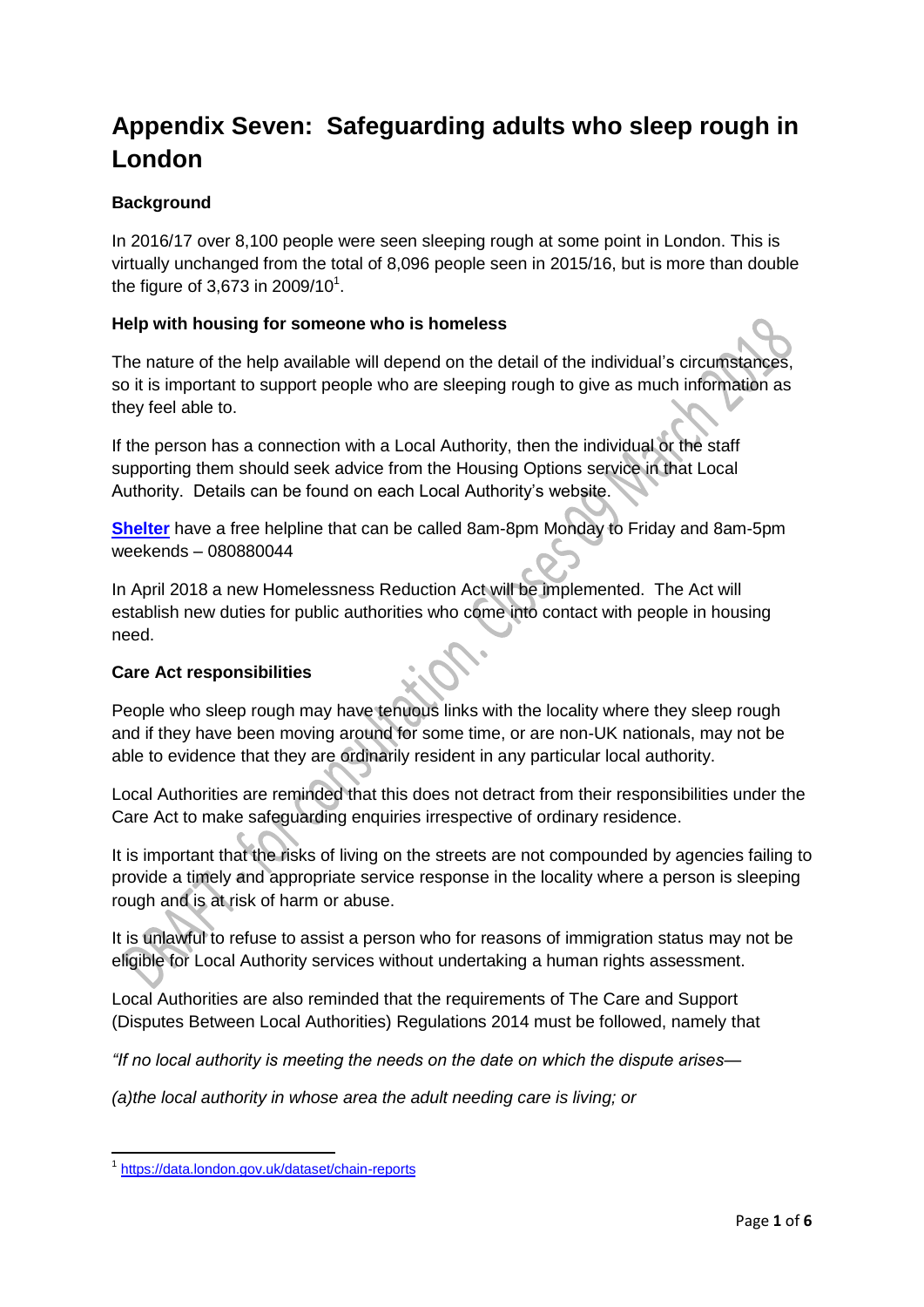*(b)if the adult needing care is not living in the area of any local authority, the local authority in whose area that adult is present,*

*must, until the dispute is resolved, perform the duties under Part 1 of the [Care] Act in respect of the adult or carer as if the adult needing care was ordinarily resident in its area."*

#### **Wellbeing**

Wellbeing is a broad concept and there is a more detailed explanation of what it can mean at **section 1.2 (pg.17)** of this document.

The wellbeing of people who live and sleep on the street is at significant risk.

Homelessness may be a consequence of health problems, and is very commonly a cause of worsening health. Many people who sleep rough will have significant needs in relation to physical health, mental health and substance misuse. Homeless people are more likely to die young, with an average age of death of 47 for men and even lower for homeless women at  $43<sup>2</sup>$ . A recently published international study identifies that that the mortality rate among social excluded groups including homeless people was nearly eight times higher than the population average for men and nearly 12 times higher for women.<sup>3</sup>

#### **Risk factors**

There are a range of risks experienced by people living on the streets that expose them to a higher level of vulnerability to harm and abuse. A risk assessment tool designed to support frontline practitioners can be found on pages 12 & 13 of

<http://www.pathway.org.uk/wp-content/uploads/2015/05/MHRS-updated-guidance.pdf><br>Album Content<br>Content<br>Content

 2 [https://www.crisis.org.uk/media/236799/crisis\\_homelessness\\_kills\\_es2012.pdf](https://www.crisis.org.uk/media/236799/crisis_homelessness_kills_es2012.pdf)

<sup>3</sup> [http://www.thelancet.com/journals/lancet/article/PIIS0140-6736\(17\)31869-X/fulltext](http://www.thelancet.com/journals/lancet/article/PIIS0140-6736(17)31869-X/fulltext)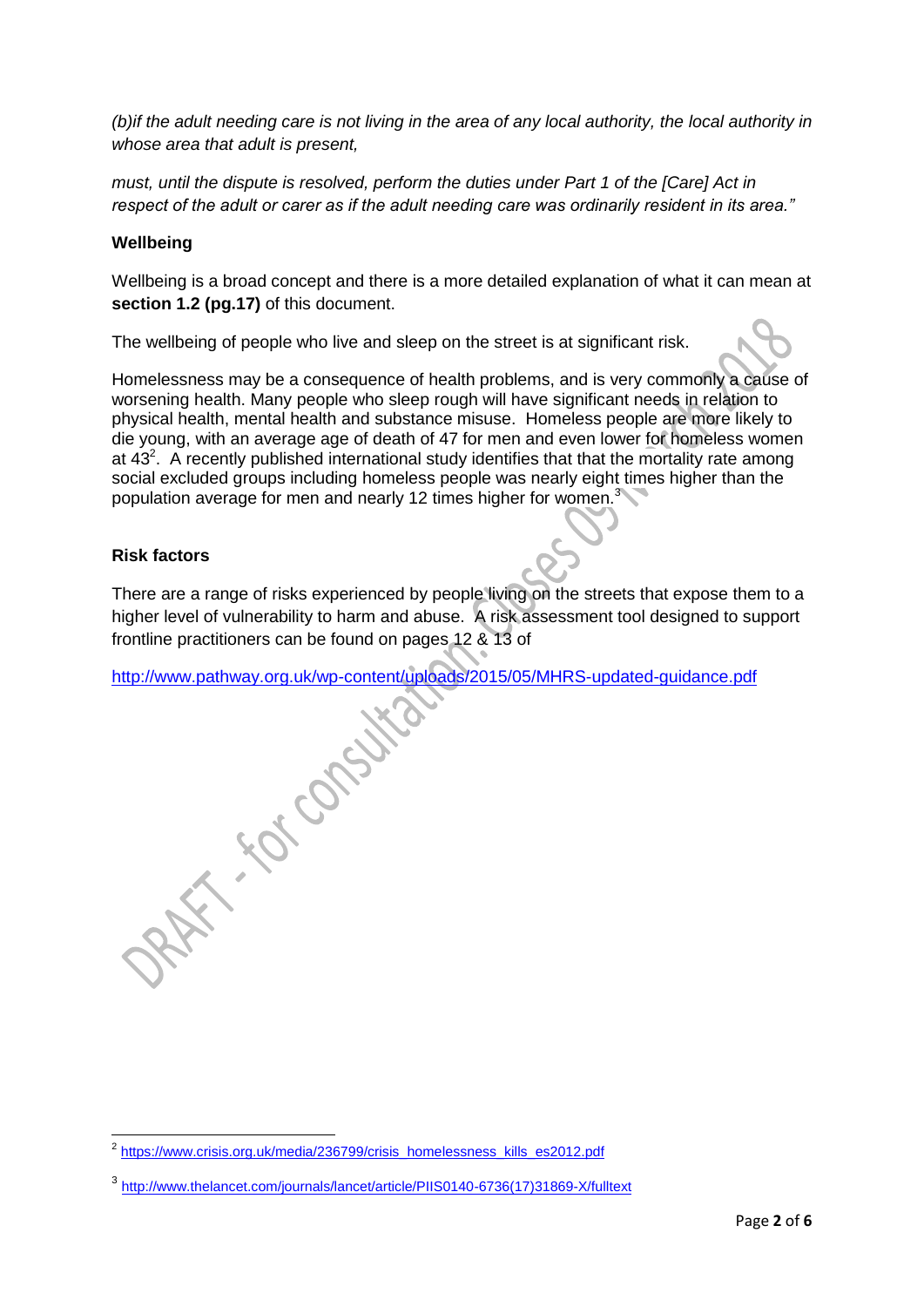# **Types of abuse**

**Section 2.3 (pg. 25)** above sets out the types of abuse identified in the Care and Support statutory guidance. People who live on the street may have become homeless as a consequence of abuse; they may also face abuse in their lives on the street.

## **Self-neglect**

 $\overline{a}$ 

Amongst the population of people who sleep rough there are significantly higher prevalence rates of organic and functional mental illness, substance use, acquired brain injury, autistic spectrum conditions and learning difficulties, and some communicable diseases. Any of these conditions can contribute to behaviours which result in self-neglect. The requirements set out in **Section 2.6 (pg. 31)** above **Self-neglect** also apply to people who sleep rough.

#### **Human trafficking and modern slavery**

Agencies must also be alert to the possibility that individuals living on the streets may be fleeing human trafficking and modern slavery.

# **Overview (risk assessment and safeguarding people who sleep rough)<sup>4</sup>**



# **Raising concerns about someone who is sleeping rough**

<sup>&</sup>lt;sup>4</sup> Reproduced from Mental Health Service Interventions for Rough Sleepers <http://www.pathway.org.uk/wp-content/uploads/2015/05/MHRS-updated-guidance.pdf>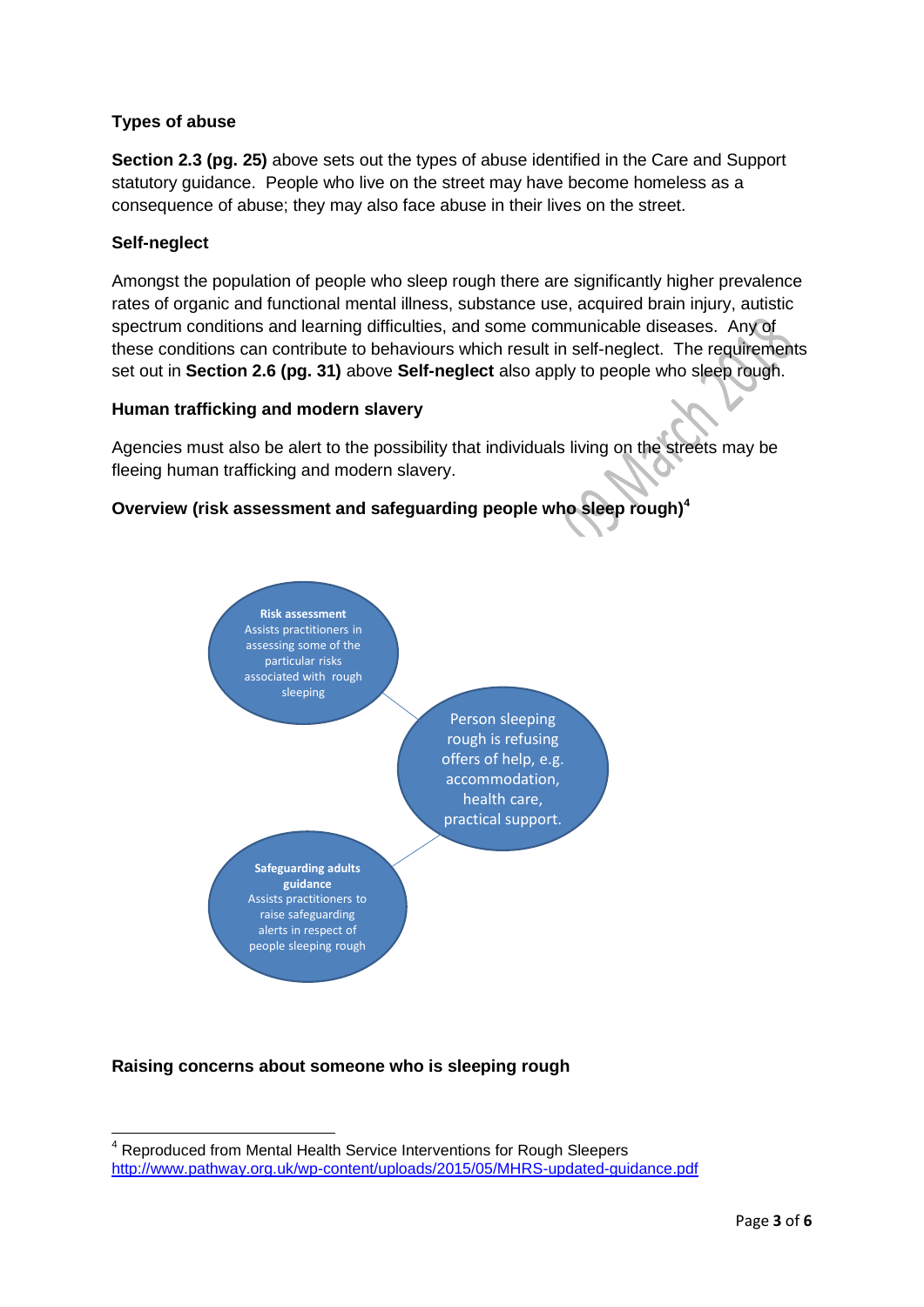It is important that people who are sleeping rough are supported to access the housing, health and adult social care services for which they are eligible. Encouraging and supporting people who are sleeping rough to access support should be the first step in helping people in these circumstances to be safe.

Anyone who is concerned about someone sleeping rough who is in imminent danger should alert the relevant emergency services immediately.

If the situation is less acute but may still need a rapid response, anyone who is concerned about someone sleeping rough can make an immediate referral to street outreach services via<http://www.streetlink.org.uk/> or seek immediately necessary treatment from a GP practice. Anyone witnessing someone who is sleeping rough and is experiencing abuse and neglect as set out in the criteria in **section 2.2 (pg. 21)** above **Who do adult safeguarding duties apply to?** should make a safeguarding referral to the Adult Safeguarding referral line in the Local Authority where the person is sleeping rough.

It especially helpful to provide as much detail as possible including

- A description of the person and their belongings
- Their sleep site location and description
- Times of day they are at that location
- Any communication needs, such as whether an interpreter or other support is needed

#### **Mental Capacity**

There are situations where somebody sleeping rough refuses to accept help to reduce significant risk to them, for example by accessing medical attention or being removed from immediate danger. Where an adult who is sleeping on the street is at risk, assessing and determining the individual's capacity to make decisions to live on the street must be carried out in accordance with the requirements of the Mental Capacity Act (2005) and the Code of Practice and the guidance on **Adult Safeguarding Practice** at **section 3 (pg. 43)** above.

There is published guidance on mental health service interventions for people who sleep rough, with practical screening and assessment tools, available at

#### <http://www.pathway.org.uk/services/mental-health-guidance-advice/>

# **Advocacy and engagement**

The guidance on **Advocacy and Support** in **section 3.2 (pg. 49)** above sets out a range of advocacy options which are in themselves important interventions to support the adult at risk who is rough sleeping.

People who sleep rough may be mistrustful and evade engagement. Homelessness street outreach workers are experienced in this field and are an important resource to safeguarding colleagues as well as a potential advocate for the adult at risk.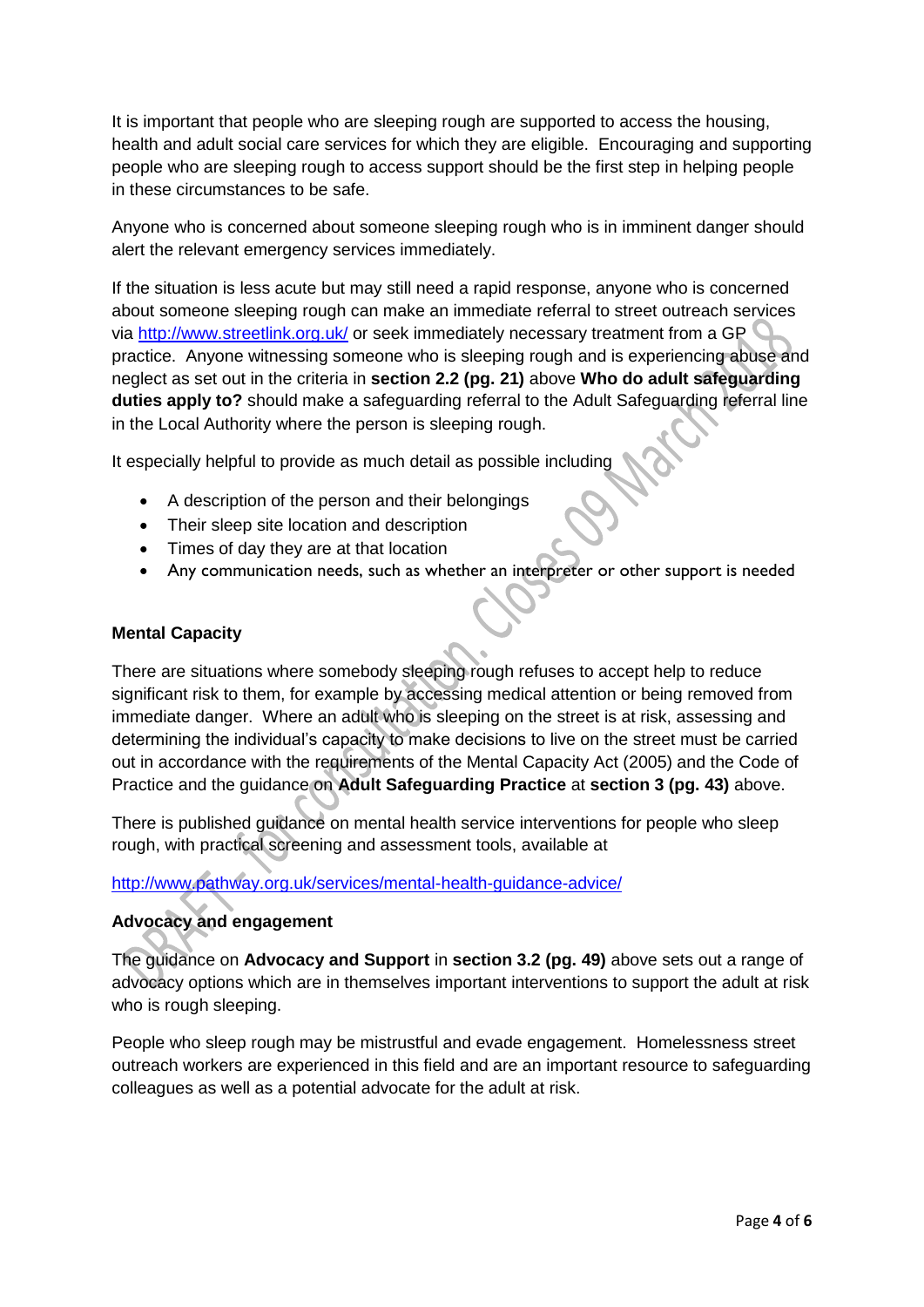# **Duties under the Care Act in relation to people with no recourse to public funds**

One of the major challenges that face agencies working with people who sleep rough is that a significant protection that could be offered is safe accommodation. Many people who sleep rough may have extremely limited statutory rights to safe accommodation as a result of their immigration status.

53% of the people seen sleeping on the streets were not UK nationals, many of whom would have no recourse to public funds.<sup>5</sup> Local Authorities are reminded that this does not detract from their responsibility to offer an assessment for services under the Care Act, and that it is unlawful to refuse to assist a person who for reasons for immigration status may not be eligible for Local Authority services without undertaking a human rights assessment.

Further detail about Local Authority rights and responsibilities can be found at

#### <http://www.nrpfnetwork.org.uk/information/Pages/Social-Services.aspx>

The legal and regulatory framework in this area is complex and Local Authority practitioners should always seek detailed advice within their Local Authority when seeking to determine an individual's rights under the Care Act.

#### **Multi-agency panels**

The locality mechanisms to support adult safeguarding set out at **2.10** in this document are all potentially relevant to people who sleep rough. In particular localities should consider convening **Community Multi-Agency Risk Assessment Panels (or High Risk Panels) [see 2.10.4] (pg. 42)** to manage on-going risk in relation to individual people sleeping rough who maintain high levels of risk in their choices and actions.

# **Pregnant women and children**

Amongst those who sleep rough there will from time to time be children (including 16 and 17 year olds) and pregnant women**.** 

The duty to protect children is everyone's business and children's welfare must be safeguarded.

Any safeguarding risks and needs in relation to children must be referred to Children's Safeguarding. Details can be found on each Local Authority's website.

#### **People who sleep rough who perpetrate harm**

People who sleep rough may be the instigators or perpetrators of harm to vulnerable people and where frontline professionals have reason to suspect that they are, referral to the police must be made urgently.

 5 For more information about statutory duties to migrants with care needs who have no recourse to public funds see the information provided by the network of local authorities and partner organisations <http://www.nrpfnetwork.org.uk/Pages/Home.aspx>